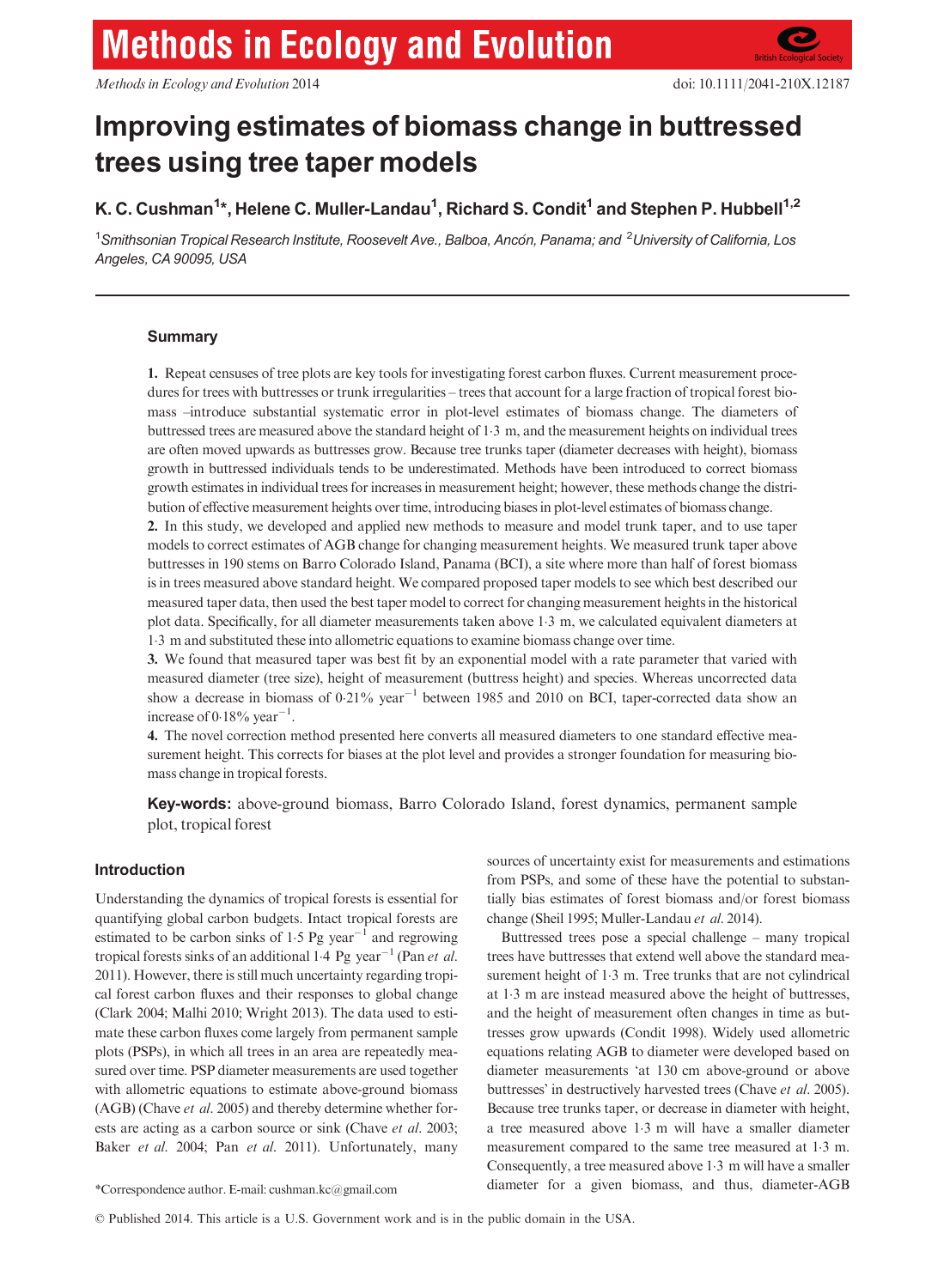allometries are dependent on the distribution of measurement heights in the harvested trees (Muller-Landau et al. 2014). If a PSP has a different distribution of measurement heights than the destructive sample used to fit an allometric equation, then that equation will systematically over- or underestimate AGB in the plot. Further, changes in measurement height distributions within a PSP over time will affect the magnitude and potentially the direction of this error, introducing systematic error in estimates of biomass change.

In the 50-ha Forest Dynamics Plot on Barro Colorado Island (BCI), Panama, the proportion of trees measured at non-standard height has increased over time, and these trees constitute over 50% of estimated biomass in recent censuses (Fig. 1). Increasing measurement height distributions create downward biases in estimates of biomass change, and the



quantity of buttressed trees in this site means such bias could be substantial. Various approaches have been used to correct for changing measurement heights on individual trees, but different correction methods yield different values for biomass change (Lewis et al. 2009), and little attention has been given to the potential for correction methods themselves to introduce systematic error at the plot level (Muller-Landau et al. 2014).

The objective of this study was to develop an unbiased correction procedure for changing heights of measurement and to apply this method to improve estimates of temporal biomass trends in the BCI plot. We accomplish this by measuring tree taper above buttresses, fitting alternative models to taper measurements, and applying the best taper model to historical records of tree diameter and diameter measurement heights. For measurements taken above standard height, we estimate the equivalent diameter at 13 m and use these diameters to provide consistent estimates of AGB and thus unbiased estimates of relative AGB change over time. We compare these AGB change estimates with those obtained using other previously applied procedures.

## Materials and methods

#### STUDY SITE

The research took place on Barro Colorado Island (BCI), Panama. BCI is a forested 1500-ha island that was separated from the mainland during the construction of the Panama Canal (Leigh 1999). The lowland tropical forest of BCI receives an annual average rainfall of 2600 mm, with a dry season lasting from approximately December to April. About half of the island has been essentially undisturbed by humans for 500 years. Elsewhere, farming occurred as recently as the 1920s.

Data were collected within the 50-ha BCI Forest Dynamics Plot, of which 48 hectares are in older forest. In this plot, all free-standing woody stems at least 1 cm diameter were mapped, identified to species, tagged and measured in stem diameter in 1982 (Hubbell, Condit & Foster 2005). Recensuses occurred every 5 years beginning in 1985. In the initial census, diameter was always measured at 13 m height, around any buttress or stem irregularity present at this height (Condit 1998). In 1985, diameters were measured 'just below' local irregularities and 'just above' the height of buttresses, if present. Since 1990, the protocol for measuring trees with buttresses or irregularities at 13 m has been to choose measurement heights 20 mm below local swellings or constrictions, or 50 cm above the top of buttresses. Condit (1998) estimates that buttresses grow upwards at rates less than  $3 \text{ cm} \text{ year}^{-1}$ , so measurement heights 50 cm above buttresses should still be above buttresses after 5 years. A new height of measurement is selected if a buttress has grown within 30 cm of the previous height of measurement. In these cases, diameters are measured at both the old and new height of measurement. Non-standard measurement heights are recorded and marked with paint. At least in part because of these changes in methods, the proportion of trees measured above standard height on BCI has increased markedly over time (Fig. 1).

#### FIELD TAPER MEASUREMENTS

We selected 100 trees in the BCI plot that were measured above 1.5 m in the 2010 census for taper measurement. These trees were selected as

Fig. 1. Percentage of stems (a), basal area (b) and AGB (c) measured above standard height on BCI. Here, basal area and total AGB are estimated without correcting for taper. Percentages and all subsequent analyses are for stems  $\geq 10$  cm diameter and exclude strangler figs (17) individual strangler figs were excluded).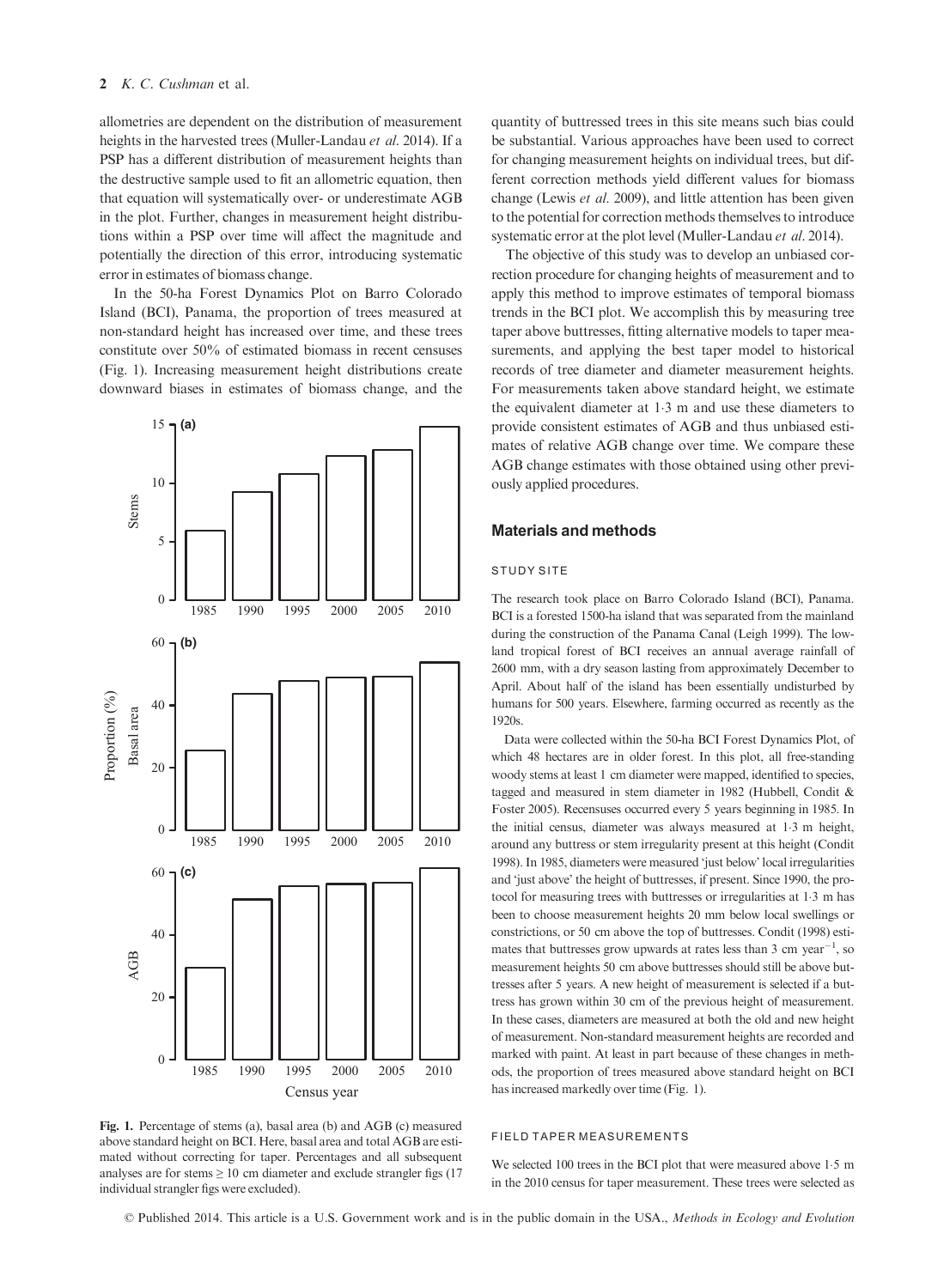a biomass-weighted random sample, using published biomass values from the 2010 census. We selected 92 additional individuals of the 10 species with the most biomass in trees measured above 1.5 m, seeking to obtain sample sizes of 15 individuals per species. For two species (A. excelsum and C. platanifolia), fewer than 15 individuals had measurement points above 1.5. In other cases, the actual number of stems measured differs from the number of trees selected because trees died since the 2010 census (Table 2). In all, the sample constituted 252% of the total biomass of trees measured above 1.5 m in the 2010 census, with the random sample alone constituting 104%. For analyses by species, the categorical species variable differed for every focal species, while all other species were combined into a single group (51 individuals) for a total of 11 groups, henceforth referred to as species groups.

Trunk taper was measured in the 3–6 m above the top of the buttresses. Specifically, diameter was measured every 03 m height beginning above the height of buttress and continuing until 8 m from the ground or 3 m from the top of buttresses, whichever was higher. For individuals whose trunk forked below 8 m, we measured diameter until the fork. Diameters were measured with a precision of approximately 1 cm using a Criterion RD 1000 optical dendrometer (Laser Technology Inc, Centennial, CO, USA). We chose to use an optical dendrometer because it enabled relatively rapid measurements by a single person from the ground, and increased the ease of measuring trees with lianas or spines. We also measured the total height of each tree by directly measuring vertical distance to the topmost visible leaf using a Nikon Forestry 550 laser rangefinder (the sine measurement method, Larjavaara & Muller-Landau 2013).

To evaluate the performance of the optical dendrometer relative to more traditional methods, we measured 23 individuals with both an optical dendrometer and diameter tape. Twelve of those trees were also measured with large calipers parallel and perpendicular to the direction from which optical dendrometer measurements were taken. There was considerable variation in the taper model parameters depending on the measurement method, as would be expected given that trunks were not perfectly cylindrical (Fig. S1). However, there was no pattern of systematic difference in taper parameter values, so we concluded that the optical dendrometer was sufficiently precise and comparable to diameter tape for use in this study.

#### TAPER MODEL SELECTION

We compared five taper models proposed in the literature (Table 1) (Kozak, Munro & Smith 1969; Ormerod 1973; Forslund 1991; Riemer, Gadow & Sloboda 1995; Rojo et al. 2005; Metcalf, Clark & Clark 2008).These models were selected from a larger set of candidate models by choosing those that had three or fewer parameters and fit preliminary taper measurements well. For every stem, we fit each taper model to diameter data using maximum likelihood, assuming normally distributed errors. We compared the goodness-of-fits using the Akaike Information Criterion corrected for finite sample sizes (AICc). We determined the overall best taper model by counting the number of times that each model provided a best fit for an individual stem.

For the random sample, and for each species group, we fit log-normal distributions to the individual tree parameter values of the best-fit model using maximum likelihood. The resulting distributions were tested for significant differences from a log-normal distribution using the Shapiro–Wilk test on log-transformed data. Normal distributions were subsequently fit to species samples that were significantly different from a log-normal distribution.

For the best taper model, we used multiple linear regression models to examine the relationship of taper parameter values with the following potential predictor variables: species group, 2010 diameter (an indicator of tree size), height of measurement (an indicator of buttress height) and wood density (a species level trait). We omitted the few individuals that had negative parameter values. (Negative parameter values indicate diameter that tends to increase with height over the measurement interval due to irregular trunk swellings. Such irregularities are avoided when the point of diameter measurement is chosen for field censuses.) Models were fit for each possible combination of these predictor variables, and we used AIC comparison to select the model that best described the variation in taper parameters among individuals.

#### TAPER MODEL APPLICATION

We applied the fitted taper model to diameter measurements from the BCI plot for each census from 1985 to 2010. (The first census was not included because measurements were taken at 13 m regardless of buttresses.) A taper parameter was assigned to every tree based on the best multiple linear regression model. For every diameter measurement not taken at 13 m, we used the taper model to calculate an equivalent diameter at 13 m. We estimated total tree height from both the original diameter measurement and the taper-corrected diameters, using the Weibull model from Feldpausch et al. (2012) fit to data from the BCI plot (Fig. S3). We used the Chave et al. (2005) pantropical moist forest allometric equation to estimate 'uncorrected' AGB from the original diameter measurements above 13 m, heights estimated from this diameter and species-specific wood specific gravity values. We used the same equation to estimate 'corrected' AGB from the estimated equivalent diameters at 13 m, the corresponding tree height estimates and species-specific wood densities.

We estimated 95% confidence intervals by resampling taper model parameter values using the uncertainty and covariance of the linear regression model (1000 resamples). We evaluated the robustness of our results by repeating the analysis using the Chave et al. (2005) allometry without total tree height. Additionally, we conducted a sensitivity analysis examining how biomass patterns changed with the taper parameter if all stems were assigned the same taper. Finally, we repeated our analysis using alternate correction methods for stems whose height of measurement changes in a census interval: assuming zero AGB change, assuming a size-dependent average AGB change

Table 1. Trunk taper models compared in this study

| Model 1 | $d = D \cdot e^{-b_1(h-1\cdot3)}$                                                                                                                                                                                                                                                                                                     | Metcalf, Clark & Clark 2008  |
|---------|---------------------------------------------------------------------------------------------------------------------------------------------------------------------------------------------------------------------------------------------------------------------------------------------------------------------------------------|------------------------------|
| Model 2 | $\left(\frac{d}{D}\right)^2 = b_1 \left(1 - 2\left(\frac{h}{H}\right) + \left(\frac{h}{H}\right)^2\right)$                                                                                                                                                                                                                            | Kozak, Munro & Smith 1969    |
| Model 3 | $\frac{d}{D} = \left(\frac{H-h}{H-1\cdot 3}\right)^{b_1}$                                                                                                                                                                                                                                                                             | Ormerod 1973                 |
| Model 4 | $\frac{d}{D} = \left(1 - \left(\frac{h}{H}\right)^{b_1}\right)^{\frac{1}{b_2}}$                                                                                                                                                                                                                                                       | Forslund 1991                |
| Model 5 | $d=\textstyle{\frac{b_1\cdot D}{1-e^{b_3(13-H)}}+\left(\frac{D}{2}-b_1\cdot D \right)\left(1-\textstyle{\frac{1}{1-e^{b_2(13-H)}}}\right)+e^{-b_2\cdot h}\left(\frac{e^{1\cdot 3b_2\left(\frac{D}{2}-b_1\cdot D\right)}}{1-e^{b_2(13-H)}}\right)-e^{b_3\cdot h}\left(\frac{b_1\cdot D\cdot e^{-b_3\cdot H}}{1-e^{b_3(13-H)}}\right)}$ | Riemer, Gadow & Sloboda 1995 |

d– diameter at height h (cm), D– diameter at 1.3 m height (cm), h– height of diameter measurement (m), H– total tree height (m),  $b_i$ – *i*th parameter.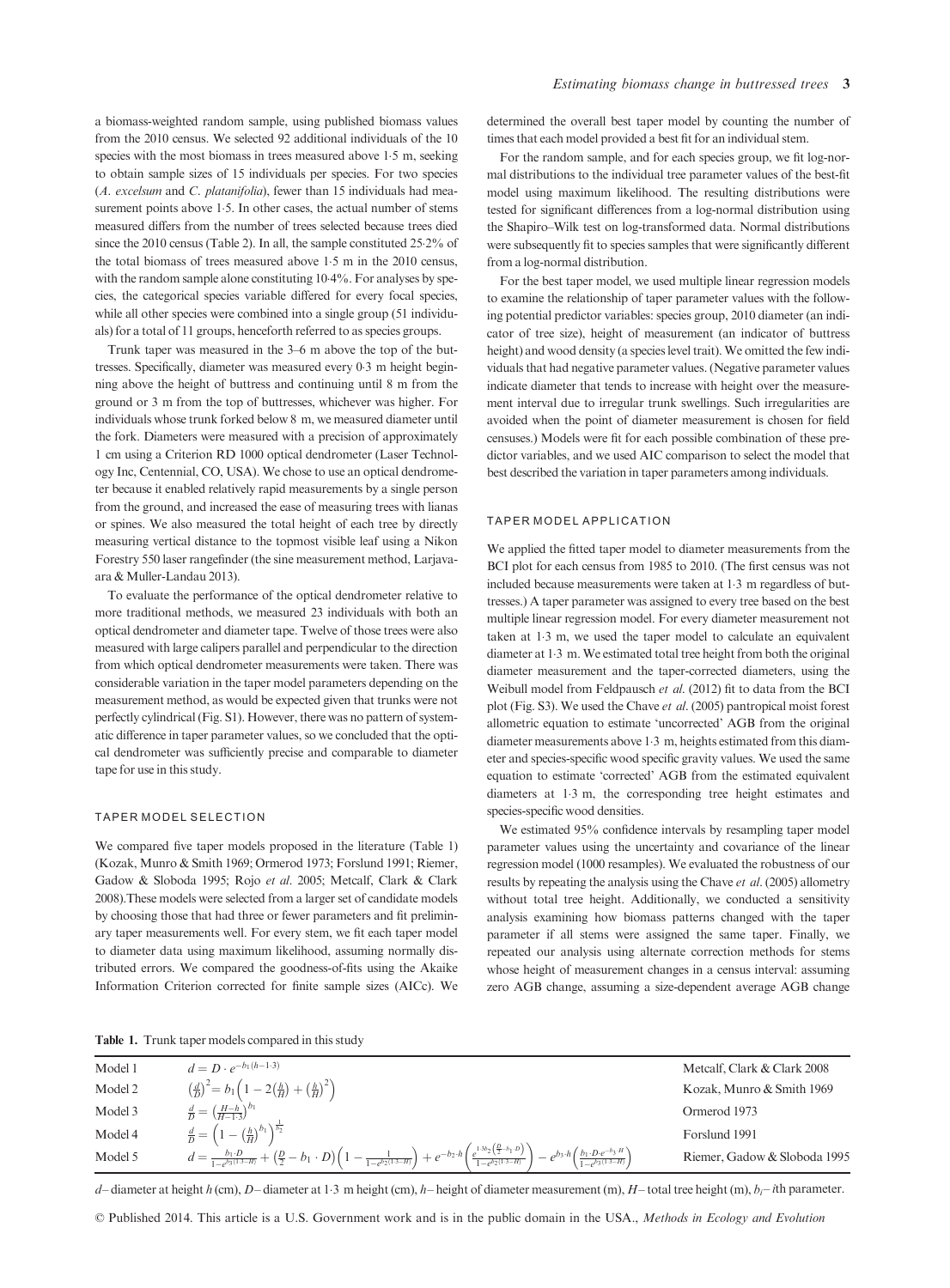## 4 K. C. Cushman et al.

and assuming a size-dependent average diameter change (Chave et al. 2003; Lewis et al. 2009). Average AGB and diameter change rates (absolute growth per year) were fit to initial AGB and diameter, respectively, using a third-order polynomial, as in Muller-Landau et al. (2014) (Table S1). Percentage change per year was calculated assuming yearly compounding. For alternate correction methods, we only calculated absolute biomass change per census interval. Calculating percentage change per year for these alternatives is problematic because there is not a straightforward way to calculate absolute biomass after the second census: different trends are observed if absolute biomass considered the uncorrected 1985 AGB plus all subsequent corrected AGB changes versus the uncorrected AGB from the census immediately prior plus the correct AGB change.

All analyses were conducted in the R statistical environment (R Development Core Team 2013).

## **Results**

#### TAPER MODEL SELECTION

Model 1 provided the best fit to taper data for the most individuals, with Model 3 performing second best (Table 2). Both models have only one fitted parameter, but Model 3 includes total tree height as a variable. Thus, based on its fit and its simplicity, we selected Model 1 for subsequent analyses. Model 1 was clearly outperformed in only a single species sample (C. pentandra) where Model 3 was more often the best fit. There was variation in how well Model 1 fit data for individual trees, but this model appropriately described trunk shape in the region in which diameter measurements are taken (Figs 2, S2).

There was considerable inter- and intraspecific variation in the taper parameter for Model 1 (Figs 3, S4). The taper parameter values were log-normally distributed in the random sample, with a geometric mean of 0029 and an arithmetic mean of 0039 (Fig. S4). Taper parameter values were also log-normally distributed within most individual species and within the nonfocal species group (Fig. S4). The exceptions were three species  $- H.$  crepitans, A. blackiana and T. arborea  $-$  with normally distributed parameter values.

Overall variation in taper parameters among all measured individuals was best explained by a model that included species group, diameter and height of measurement (Fig. 3, Tables 3, S2). We chose to use the model with the lowest AIC value, though models with one fewer and one more parameter were not significantly worse (Tables S3 and S4). Taper parameter values decreased with 2010 diameter (i.e. tree size) and increased with 2010 height of measurement (i.e. buttress height).

#### TAPER MODEL APPLICATION

Correcting for tree taper in stems not measured at standard height affected the direction of apparent biomass change over the last 25 years in the BCI plot (Fig. 4). Uncorrected measurements show a slight decrease in plot biomass over the entire interval, whereas taper-corrected data suggest that biomass has in fact increased during this period. This is due mostly to disagreement in 1985–1990, an interval over which the proportion of stems measured above 15 m increased from 59% to 92% with a corresponding increase from 29% to 51% of estimated AGB in trees measured above standard height (Fig. 1). In this interval, the uncorrected data show a decrease of almost 5% of the initial value, while the taper-corrected data show an increase of about 5%. After 1995, the uncorrected

Table 2. Sample size and taper model fit comparisons for each sample group. More than one model provided a best fit to an individual if the difference in AICc was less than 2. Percentage of total stems and AGB includes only trees greater than 10 cm diameter measured > 15 m in the 2010 census

|                                         | <b>Stems</b><br>measured<br>(No.) | Stems measured<br>$\frac{0}{6}$ of plot) | AGB measured<br>(MgC) | AGB measured<br>$\frac{0}{6}$ of plot) | Individuals for which model was best |                         |                |                         |                |
|-----------------------------------------|-----------------------------------|------------------------------------------|-----------------------|----------------------------------------|--------------------------------------|-------------------------|----------------|-------------------------|----------------|
|                                         |                                   |                                          |                       |                                        | Model<br>1                           | Model<br>$\overline{2}$ | Model<br>3     | Model<br>$\overline{4}$ | Model<br>5     |
| Total sample                            | 190                               | 5.8                                      | 2178                  | 25.2                                   | 130                                  | 9                       | 86             | 64                      | 40             |
| Non-focal species                       | 51                                | 2.4                                      | 331                   | 7.6                                    | 36                                   | $\mathbf{0}$            | $\overline{0}$ | 2                       | 33             |
| <i><b>Ouararibea</b></i><br>asterolepis | 14                                | 3.7                                      | 46                    | 5.7                                    | 9                                    | $\mathbf{1}$            | 5              | $\overline{7}$          |                |
| Ceiba pentandra                         | 14                                | $50-0$                                   | 353                   | 62.3                                   | 7                                    | 3                       | 12             | 2                       | $\mathbf{0}$   |
| Hura crepitans                          | 15                                | 36.6                                     | 224                   | 41.7                                   | 10                                   | $\overline{0}$          | $\overline{7}$ | 7                       |                |
| Dipteryx oleifera                       | 15                                | $50-0$                                   | 380                   | 74.1                                   | 9                                    | 1                       | 11             | 4                       | $\overline{2}$ |
| Alseis blackiana                        | 14                                | 4.2                                      | 32                    | $6-4$                                  | 10                                   | $\boldsymbol{0}$        | 6              | 7                       |                |
| <b>Brosimum</b><br>alicastrum           | 14                                | 30.4                                     | 181                   | 48.9                                   | 12                                   | $\overline{0}$          | 11             | 8                       | $\theta$       |
| Cavanillesia<br>platanifolia            | 11                                | 100                                      | 284                   | 100                                    | 6                                    |                         | 6              | 5                       | $\theta$       |
| Anacardium<br>excelsum                  | 13                                | 100                                      | 267                   | 100                                    | 9                                    | 3                       | 10             | 7                       | $\theta$       |
| Tetragastris<br>panamensis              | 16                                | $21-1$                                   | 57                    | 24.3                                   | 11                                   | $\overline{0}$          | 11             | 9                       |                |
| Tabernaemontana<br>arborea              | 13                                | 9.1                                      | 23                    | $10-2$                                 | 11                                   | $\boldsymbol{0}$        | 7              | 6                       |                |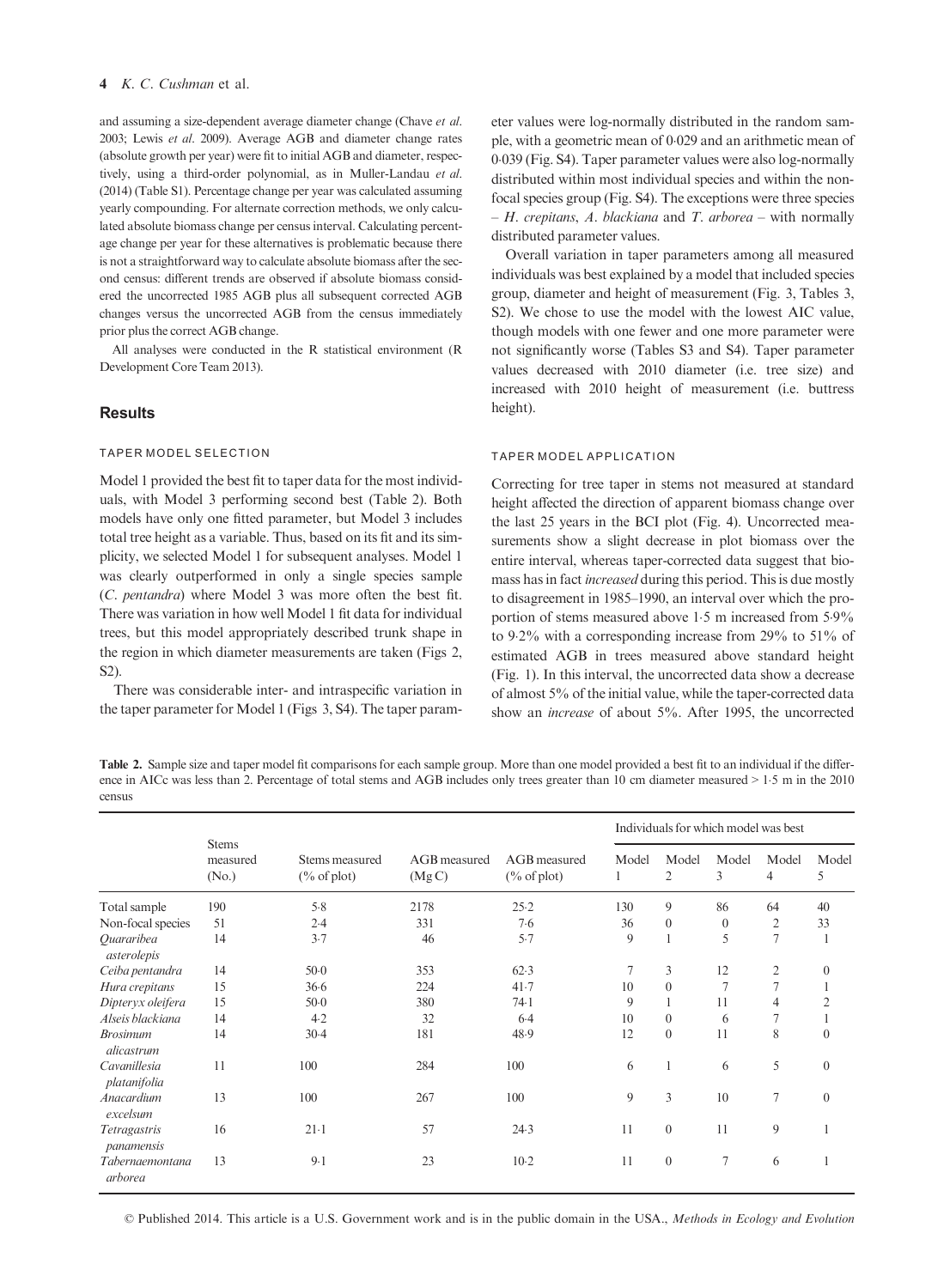

Fig. 2. Measured taper data (points) and fitted taper models (lines) for individual trees. Solid lines show the best-fit curves to the measured data for each stem (solid), dashed lines show the taper curves obtained by extrapolating from the 2010 diameter measurement for each tree using the best-fit taper value for the stem, and dotted lines show the extrapolation from the 2010 diameter using the general model applied to that stem. The horizontal dashed line is at  $1.3 \text{ m}$ , the height at which diameter estimates are used to estimate AGB in this analysis. Trees were randomly selected from the entire sample (a-b) or from focal species groups (c–f).

and corrected data show similar trends in biomass. Nevertheless, AGB change in corrected data is somewhat more positive as the proportion of trees measured above 1.5 m has continued to increase modestly.

The overall pattern of relative biomass change is robust to variation in the details of the taper-correction implementation. Using the Chave et al. (2005) equation without total tree height increased the absolute estimate of biomass in the plot,



Fig. 3. Relationship of taper parameter values with 2010 diameter (an indicator of tree size) (a), and 2010 height of diameter measurement (an indicator of buttress height) (b). Every measured stem is included; each species group is shown with a different symbol and line.

but had almost no effect on the percentage of AGB change over time (Fig. S5). Estimates of biomass change were highly sensitive to the taper parameter (Fig. 5). AGB increased for the entire interval from 1985 to 2010 when all stems were assigned any parameter value  $> 0.01$ . The species group with the least measured taper still had an average taper parameter > 001, so even a very conservative forest-level estimate of taper indicates increasing AGB.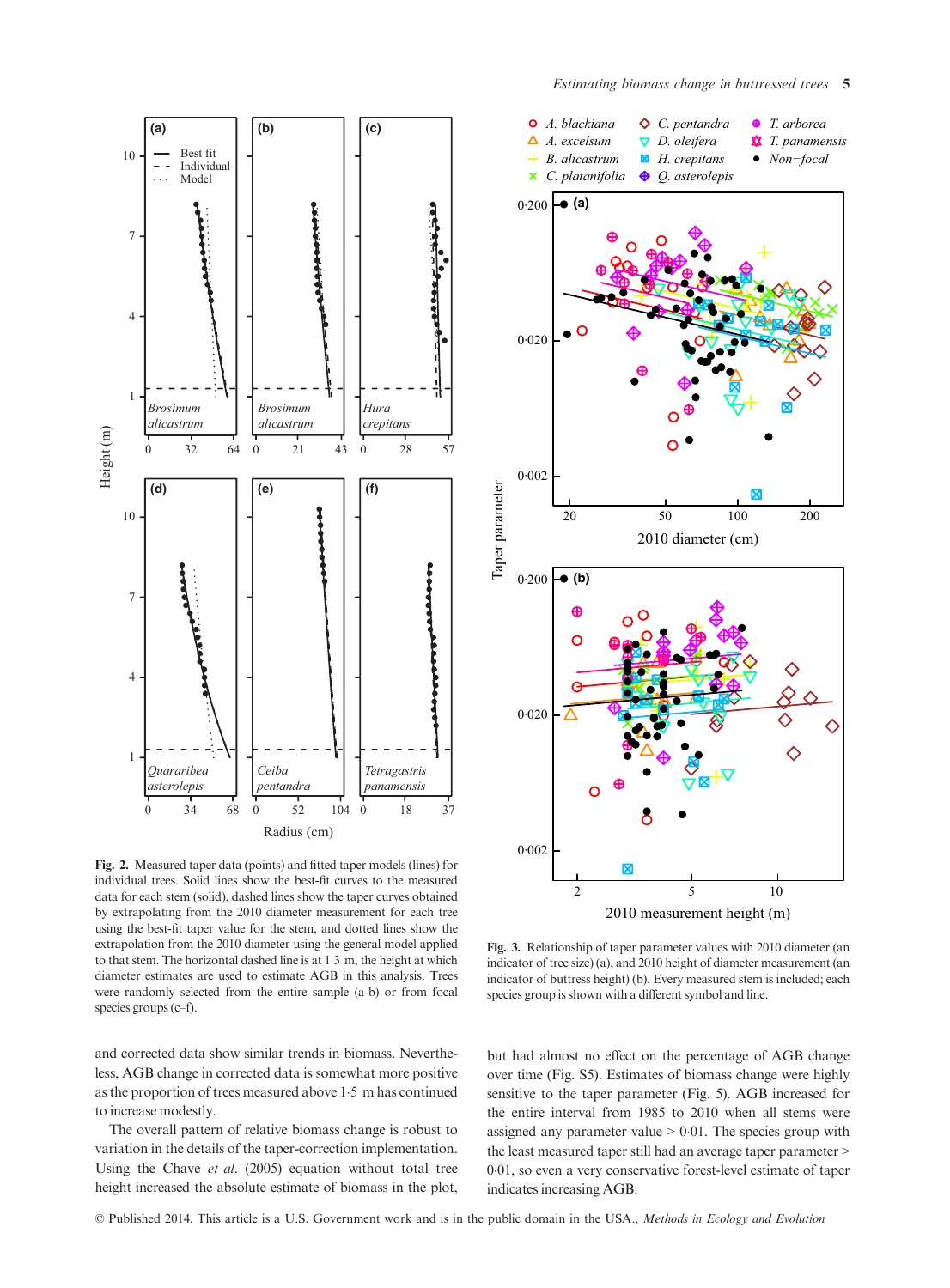Table 3. Fitted parameter values for the best model for among-tree variation in taper parameter values ( $b_1$  of taper Model 1). This model is of the form  $log(b_1) \sim log(diameter) + log(height of measurement) + spe$ cies group. Species group coefficients reflect deviations from the base class (non-focal species). The residual standard error was  $0.685$ . Asterisks indicate coefficients significantly different from zero, with \*\*indicating  $P < 0.01$ , \* indicating  $P < 0.05$  and <sup>(\*)</sup> indicating  $0.05 < P < 0.10$ 

|                           | Coefficient |                |  |  |
|---------------------------|-------------|----------------|--|--|
| Taper parameter covariate | Value       | Std. Error     |  |  |
| Intercept                 | $-2.0205$   | $0.6695**$     |  |  |
| Diameter                  | $-0.5053$   | $0.1652**$     |  |  |
| Height of measurement     | 0.3748      | $0.2093^{(*)}$ |  |  |
| Species group             |             |                |  |  |
| Quararibea asterolepis    | 0.4865      | $0.2285*$      |  |  |
| Ceiba pentandra           | 0.0495      | 0.3061         |  |  |
| Hura crepitans            | 0.0086      | 0.2325         |  |  |
| Dipteryx oleifera         | 0.0150      | 0.2353         |  |  |
| Alseis blackiana          | 0.1440      | 0.2245         |  |  |
| Brosimum alicastrum       | 0.3874      | $0.2247^{(*)}$ |  |  |
| Cavanillesia platanifolia | 0.7982      | $0.2846**$     |  |  |
| Anacardium excelsum       | 0.4371      | $0.2600^{(*)}$ |  |  |
| Tetragastris panamensis   | $-0.5141$   | $0.2083*$      |  |  |
| Tabernaemontana arborea   | 0.3576      | 0.2485         |  |  |

Estimates of AGB change depend strongly on the correction method used (Fig. 4). Assuming zero AGB change for stems that have a change in measurement height during a census interval yields a smaller increase in AGB change compared to our taper-correction method (Table S5). Alternative methods assigning mean AGB growth or mean diameter growth rates to stems that have a change in measurement height show greater AGB increase than taper correction.

#### **Discussion**

## COMPARISONS WITH CORRECTION METHODS IN OTHER STUDIES

The problem posed by buttressed trees in estimates of biomass change has long been recognized (Sheil 1995; Metcalf, Clark & Clark 2008), and a number of procedures have been used to attempt to correct associated errors. The focus has generally been on individuals whose point of measurement moves upwards during a given census interval. Because tree trunks taper, diameter and biomass growth in these individuals is underestimated if calculated from the initial lower diameter and the final higher diameter. However, even though uncorrected diameter measurements are problematic at the individual level, they will produce unbiased estimates of relative biomass change at the plot level, provided that the distribution of measurement heights is the same across censuses. As long as measurement procedures and the distributions of measurement heights are the same, the frequency of biomass underestimation (and overestimation) is expected to be the same in both censuses, and thus, biomass change estimates are expected to be unbiased. Not changing diameter measurement heights over time will tend to upwardly bias



Fig. 4. Estimates of biomass change on BCI obtained from uncorrected and taper-corrected data. Percentage changes in AGB are based on the AGB value in 1985 (a) and at the beginning of each census interval (b). The shaded band shows 95% confidence intervals around taper model estimates (based on 1000 resamples of parameter sets from the fitted parameters given their estimated variances and covariances).

AGB trends, as trees measured at higher heights die over time and new recruits are measured at lower heights on average. (As buttresses grow up, the distance between the buttress and the height of measurement decreases, resulting in a decrease in AGB underestimation and a positive bias on AGB change.)

In contrast, standard well-intentioned correction methods for addressing changes in points of measurement induce biases in plot-level estimates of biomass change, even though they improve individual-level estimates. One common correction method replaces observed diameter differences in stems whose height of measurement changes during a given census interval with an average growth rate calculated on similarly sized stems that did not change measurement point (Chave et al. 2003, 2008; Lewis et al. 2009). This procedure no doubt improves estimates of growth for individual affected stems. However, it will upwardly bias biomass change at the plot level, because it decreases the effective distribution of diameter measurement heights. This is because in the initial census, diameters on trees with buttresses are all from actual measurements above buttresses, while in the final census, diameters on trees with buttresses that have grown upwards are in effect estimated as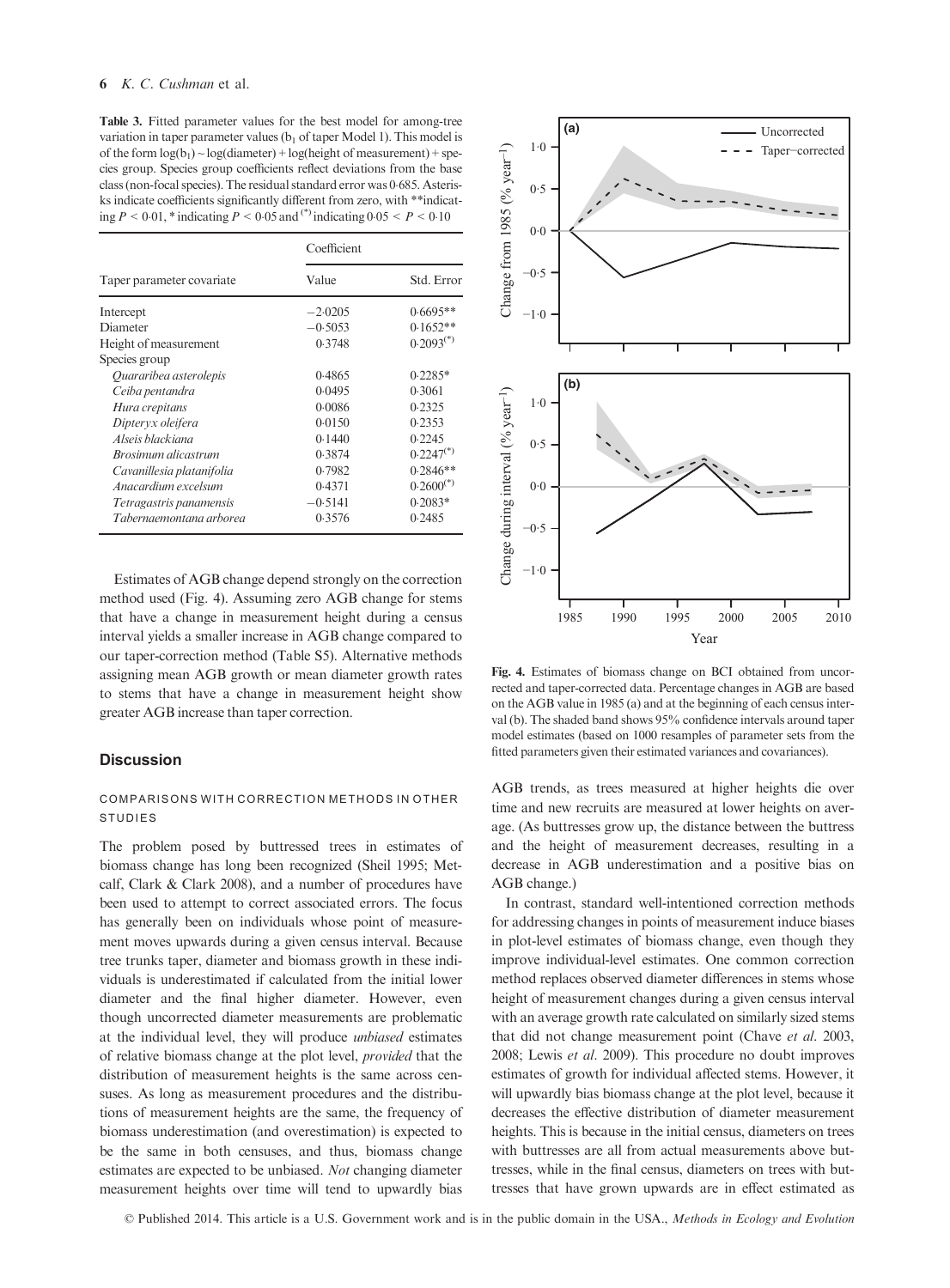

Fig. 5. Sensitivity of biomass change estimates to the taper parameter value. In this analysis, all stems were assigned the same taper parameter. Percentage changes in AGB are based on the AGB value in 1985 (a) and at the beginning of each census interval (b).

equivalent diameters at lower heights of measurement. Another method assumes a growth rate of zero for all stems whose height of measurement changes (Chave et al. 2003; Feeley et al. 2007). This clearly underestimates biomass growth in the affected individuals. (Though when the new measured diameter is smaller than the original one, this underestimation is less than in uncorrected data.) Its effect on plot-level estimates of biomass change is unpredictable, depending on how the assumption of no change in diameter translates into a distribution of effective measurement heights in the final census. (That is, for stems where points of measurement changes, assign effective measurement heights in the final census based on the heights at which diameters are equivalent to those measured at the lower height in the first census; if this results in lower measurement heights than the first census, then biomass change estimates will be upwardly biased, whereas if it results in higher measurement heights, they will be downwardly biased.)

This study presents a new and improved method for correcting biomass change estimates for changing measurement heights on individual trees and changing measurement height distributions within plots. Whereas previous correction methods focused only on individual trees with changes in heights of measurement, and thus did not mitigate (or even worsened) biases resulting from changes in measurement height distributions, our correction method applies to all stems with non-standard points of measurement, inherently adjusting for measurement height distributions. Our taper-correction method improves estimates of biomass change at the plot level, unlike previous correction methods in which improvements in estimates of biomass change in individual trees came at the cost of upward bias in plot-level estimates.

Our method has one important shortcoming – a bias in standing AGB estimates when biomass is calculated from allometric equations that include measurements of diameter above 13 m, such as those of Chave et al. (2005). Fortunately, this bias is consistent over time and thus leads to no bias in estimates of relative AGB change, which is why this metric is our focus in this study (absolute AGB estimates are given in Table S7). This bias results from our use of equivalent diameters at 13 m in allometries derived from a mix of data on diameters at this height and above buttresses. The magnitude of this bias depends on the height distribution in the calibration data set, which is not currently known (Chave et al. 2005). This bias would disappear if our method were applied together with biomass equations developed exclusively from measured or equivalent diameters at 13 m on harvested trees. We recommend that future destructive harvest studies report measurement heights on all trees. Indeed if height of measurement was included directly in biomass allometry equations, then this would enable a more direct correction for shifting heights of measurement when applied to PSP data, provided that the PSP data also include heights of measurement.

#### BIOMASS CHANGE ON BCI

Our study presents a significantly different trend in AGB over time compared to two previous analyses of BCI plot data (Chave et al. 2003, 2008). Chave et al.'s initial study (2003) found a nearly significant decrease in AGB of  $-0.14$  ( $-0.38$ ,  $(0.01)\%$  year<sup>-1</sup> during 1985–2000. A subsequent study found AGB change of  $-0.08$  ( $-0.39$ ,  $0.21$ )% year<sup>-1</sup> during 1985– 2005, again not significantly different from zero (Chave et al. 2008). These previous analyses trend less negative but are not significantly different from our uncorrected values of  $-0.26$ and  $-0.27\%$  year<sup>-1</sup> during the intervals of 1985–2000 and 1985–2005, respectively. In contrast, our correction method yields significant increases of  $0.35 (0.28, 0.48)\%$  year<sup>-1</sup> during 1985–2000 and 0.24 (0.18, 0.35)% year<sup>-1</sup> during 1985–2005. Over the entire interval of 1985–2010, corrected AGB change for BCI was  $0.18$  (0.13, 0.28)% year<sup>-1</sup>, a substantial increase over the uncorrected AGB change estimate of  $-0.21\%$  year<sup>-1</sup>.

Discrepancy between uncorrected and taper-corrected AGB estimates is driven largely by the single census interval 1985– 1990 (Fig. 4). A corresponding large increase in the amount of trees measured above standard height from 1985 to 1990 explains this divergence (Fig. 1). The corrected AGB increase from 1985 to 1990 is large compared to both uncorrected and corrected estimates in any other interval. On BCI, a strong El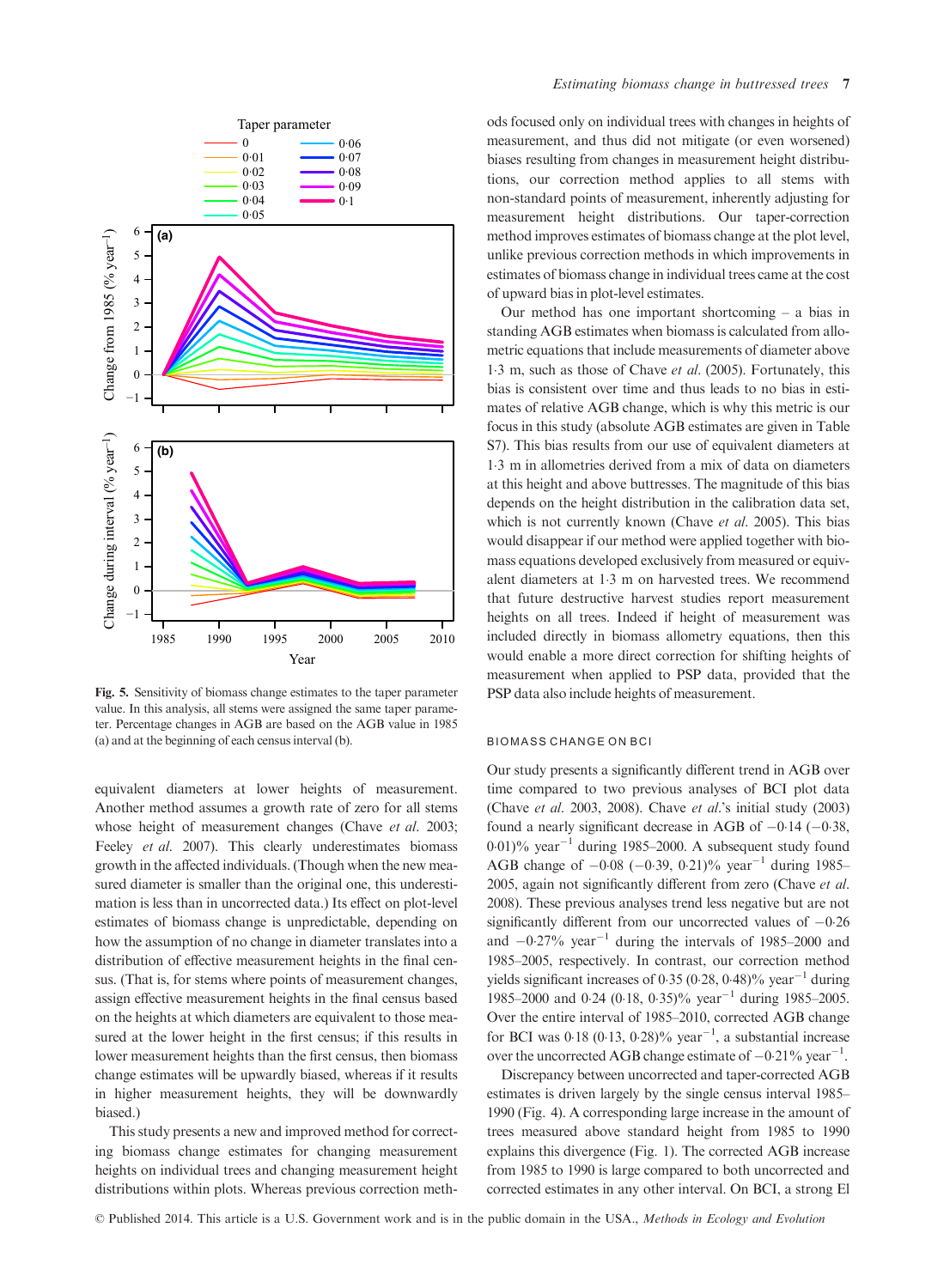Nino event in 1983 caused a longer and more severe dry season ~ than average (Leigh 1999). This drought disturbance caused high tree mortality relative to later census intervals, and larger trees were most strongly affected (Condit, Foster & Hubbell 1995). Thus, forest recovery after the 1983 drought disturbance can explain the AGB increase in 1985–1990 in the taper-corrected analysis (Yang, Luo & Finzi 2011). The AGB decrease in uncorrected estimates is unrealistic in this context; it is driven by apparent AGB decreases in stems whose heights of measurement increase in this interval. When AGB change is set to zero for all such stems, there is a slight increase in AGB (Fig. 4). Furthermore, trees with larger changes in measurement height had larger apparent decreases in AGB (Table S6).

Our correction method brings estimated AGB change for BCI somewhat closer to values reported for tropical forests in other parts of the world. Baker et al. (2004) found that Amazonian plots showed an average increase of 0.50 (0.33, 0.67)% year<sup>-1</sup> for 1979–2003, and Lewis et al. (2009) found that African plots showed average AGB change of 0.29 (0.05, 0.50)% year<sup>-1</sup> over an average period of 1987–1996. In general, biomass dynamics vary considerably among forest types and locations, so we do not expect all sites to have identical AGB change. However, it is notable that a substantial proportion of the differences in biomass trends previously reported for BCI relative to other sites appear to be an artefact of varying measurement and analysis procedures, rather than true underlying variation in forest dynamics. Of course, the Amazonian and African studies applied different methods to address changing measurement heights, and application of the taper-correction procedure developed here to those data sets could increase or decrease differences from BCI, or have no effect, depending on whether distributions of effective measurement heights have increased, decreased or remained unchanged over time, respectively.

#### RECOMMENDATIONS

Buttressed trees are common in many tropical forests, and the percentage of trees with buttresses on BCI (15%) is not unusually high. Buttressed trees constitute 12–28%, 21% and 32% of trees greater than 10 cm diameter in plots in South America, Africa and China, respectively (Mori et al. 1983; Thompson et al. 1992; Chapman, Kaufman & Chapman 1998; Milliken 1998; Zhiyuan et al. 2013). As on BCI, buttressed trees are likely to account for an even larger proportion of estimated AGB, because buttresses are more common among trees in larger size classes (Chapman, Kaufman & Chapman 1998; Zhiyuan et al. 2013) This suggests a widespread potential for substantially biased estimates of AGB change due to shifting distributions of effective measurement heights in PSPs, especially in forests of low latitude and altitude where the proportion of buttressed trees is highest (Smith 1972).

Current procedures for estimating biomass change in plots with buttressed trees introduce variable errors in AGB change estimates and thereby confound temporal and spatial patterns in AGB change. Differences in measurement protocol among sites and changes in protocols over time clearly bias comparisons of AGB change, but buttressed trees are a problem even when consistent methods are observed. As stands age and trees grow, the proportion of trees measured above standard height can change even when measurement techniques do not. Change in the distribution of measurement heights will bias trends in AGB change in either case. An accurate estimate of the overall average biomass change in tropical forests is crucial for closing the global carbon budget (Pan et al. 2011). Further, knowledge of geographical and temporal variation in biomass change is important for correctly attributing causes of biomass change and for the development of useful models to predict future tropical forest carbon fluxes. All current estimates of biomass change in tropical forest depend on methods for estimating biomass and biomass change in buttressed trees, either directly (PSPs) or indirectly (remote sensing calibrated to PSPs). Thus, it is imperative to develop and implement improved methods for developing unbiased estimates of biomass change in plots with buttressed trees, methods such as the taper-correction procedure introduced here.

We strongly recommend recording diameter measurement height in all PSP censuses, to enable detection and correction of potential associated biases. Ideally the height of buttresses would also be recorded. When biomass change is estimated using allometric equations that do not include measurement height (e.g. Chave et al. 2005), we further recommend correcting diameter measurement of trees measured above standard height to a constant height using trunk taper. The tree taper model fitted here to BCI data can provide first estimates of taper parameters; collection of additional taper data at other sites should establish the generality of this model and inform the development of improved general models and/or additional site-specific models, as appropriate (models without species effects are included in Tables S8–S10). Collection and analyses of biomass harvest data that include data on the height of diameter measurements can provide a direct method for testing whether this method better predicts AGB in trees measured above standard height, and also provide a basis for improved biomass allometries that explicitly incorporate height of measurement.

#### Acknowledgements and contributions

We thank Pablo Ramos and Paulino Villareal for assistance with fieldwork and gratefully acknowledge the financial support of a Smithsonian Institution internship for KCC. This manuscript was advanced at a workshop funded by the National Science Foundation (DEB-1046113). The BCI forest dynamics research project was made possible by National Science Foundation grants to Stephen P. Hubbell: DEB-0640386, DEB-0425651, DEB-0346488, DEB-0129874, DEB-00753102, DEB-9909347, DEB-9615226, DEB-9615226, DEB-9405933, DEB-9221033, DEB-9100058, DEB-8906869, DEB-8605042, DEB-8206992, DEB-7922197, support from the Center for Tropical Forest Science, the Smithsonian Tropical Research Institute, the John D. and Catherine T. MacArthur Foundation, the Mellon Foundation, the Small World Institute Fund, and numerous private individuals, and through the hard work of over 100 people from 10 countries over the past three decades. The plot project is part of the Center for Tropical Forest Science, a global network of large-scale demographic tree plots. HCM designed the study, KCC collected the taper data, RC and SPH contributed the forest plot data, KCC and HCM analysed the data, KCC and HCM wrote the paper, and RC provided comments on a draft.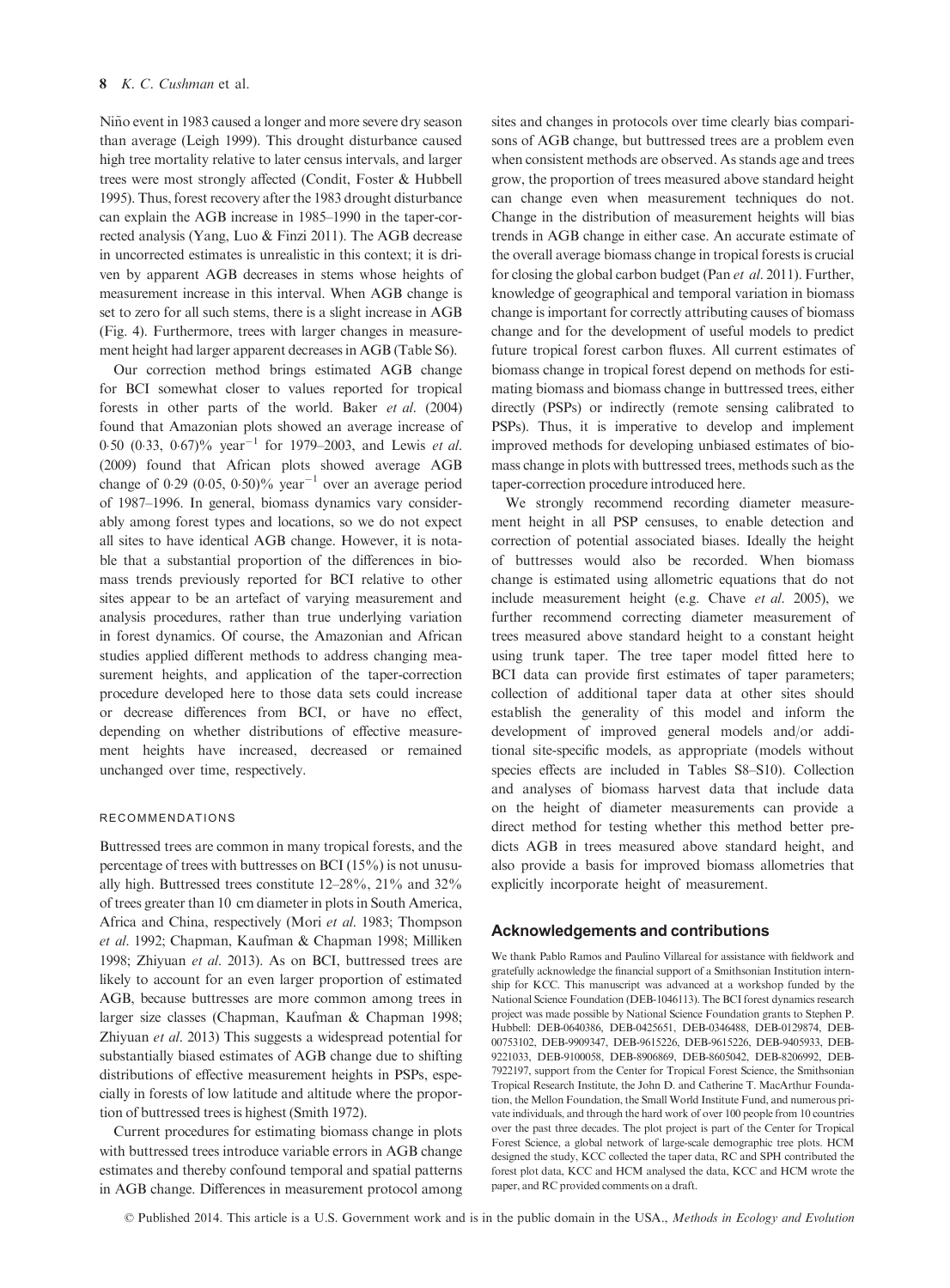#### Data accessibility

Measured taper data (taper.data.csv), fitted taper parameters for all measured trees (taper.parameters.csv), information about measured trees (tree.info.csv), and wood specific gravity values for trees in the BCI plot (wsg.data.csv) are uploaded as online supporting information.

#### **References**

- Baker, T.R., Phillips, O.L., Malhi, Y., Almeida, S., Arroyo, L., Di Fiore, A. et al. (2004) Increasing biomass in Amazonian forest plots. Philosophical Transactions of the Royal Society of London, 359, 353–365.
- Chapman, C., Kaufman, L. & Chapman, L. (1998) Buttress formation and directional stress experienced during critical phases of tree development. Journal of Tropical Ecology, 14, 341–349.
- Chave, J., Condit, R., Lao, S., Caspersen, J.P., Foster, R.B. & Hubbell, S.P. (2003) Spatial and temporal variation of biomass in a tropical forest: results from a large census plot in Panama. Journal of Ecology, 91, 240–252.
- Chave, J., Andalo, C., Brown, S., Cairns, M.A., Chambers, J.Q., Eamus, D. et al. (2005) Tree allometry and improved estimation of carbon stocks and balance in tropical forests. Oecologia, 145, 87–99.
- Chave, J., Condit, R., Muller-Landau, H.C., Thomas, S.C., Ashton, P.S., Bunyavejchewin, S. et al. (2008) Assessing evidence for a pervasive alteration in tropical tree communities. PLoS Biology, 6, e45.
- Clark, D.A. (2004) Sources or sinks? The responses of tropical forests to current and future climate and atmospheric composition. Philosophical Transactions of the Royal Society of London. Series B, Biological Sciences, 359, 477–491.
- Condit, R. (1998) Tropical Forest Census Plots: Methods and Results From Barro Colorado Island, Panama and a Comparison With Other Plots. Springer-Verlag, Berlin.
- Condit, R., Foster, R.B. & Hubbell, S.P. (1995) Mortality rates of 205 neotropical tree and shrub species and the impact of a severe drought. Ecological Monographs, 65, 419–439.
- Feeley, K.J., Wright, S.J., Nur Supardi, M.N., Kassim, A.R. & Davies, S.J. (2007) Decelerating growth in tropical forest trees. Ecology Letters, 10, 461–469.
- Feldpausch, T.R., Lloyd, J., Lewis, S.L., Brienen, R.J.W., Gloor, E., Monteagudo Mendoza, A. et al. (2012) Tree height integrated into pan-tropical forest biomass estimates. Biogeosciences Discussions, 9, 2567–2622.
- Forslund, R. (1991) The power function as a simple stem profile examination tool. Canadian Journal of Forest Research, 21, 193–198.
- Hubbell, S.P., Condit, R. & Foster, R.B. (2005) Barro Colorado Forest Census Plot Data. URL http://ctfs.si/edu/datasets/bci
- Kozak, A., Munro, D.D. & Smith, J.H.G. (1969) Taper Functions and their application in forest inventory. The Forestry Chronicle, 45, 278–283.
- Larjavaara, M. & Muller-Landau, H.C. (2013) Measuring tree height: a quantitative comparison of two common field methods in a moist tropical forest. Methods in Ecology and Evolution, 4, 793–801.
- Leigh, E.G. Jr (1999) Tropical Forest Ecology: A View From Barro Colorado Island. Oxford University Press, Oxford, UK.
- Lewis, S.L., Lopez-Gonzalez, G., Sonké, B., Affum-Baffoe, K., Baker, T.R., Ojo, L.O. et al. (2009) Increasing carbon storage in intact African tropical forests. Nature, 457, 1003–1006.
- Malhi, Y. (2010) The carbon balance of tropical forest regions, 1990–2005. Current Opinion in Environmental Sustainability, 2, 237–244.
- Metcalf, C.J.E., Clark, J.S. & Clark, D.A. (2008) Tree growth inference and prediction when the point of measurement changes: modelling around buttresses in tropical forests. Journal of Tropical Ecology, 25, 1.
- Milliken, W. (1998) Structure and composition of one hectare of central Amazonian Terra Firme Forest. Biotropica, 30, 530–537.
- Mori, S.A., Boom, B.M., de Carvalho, A.M. & dos Santos, T.S. (1983) Southern Bahian moist forests. The Botanical Review, 49, 155–232.
- Muller-Landau, H.C., Detto, M., Chisholm, R.A., Hubbell, S.P. & Condit, R. (2014) Detecting and projecting changes in forest biomass from plot data. Forests and Global Change (eds D. Coomes & D. Burslem), pp. 381–416. Cambridge University Press, Cambridge.

Ormerod, D. (1973) A simple bole model. The Forestry Chronicle, 49, 136-138.

- Pan, Y., Birdsey, R.A., Fang, J., Houghton, R., Kauppi, P.E., Kurz, W.A. et al. (2011) A large and persistent carbon sink in the world's forests. Science, 333, 988–993.
- R Development Core Team. (2013) R: A Language and Environment for Statistical Computing. R Foundation for Statistical Computing, URL http://www. r-project.org.
- Riemer, T., Gadow, K. & Sloboda, B. (1995) Ein Modell zur Beschreibung von Baumschäften. Allgemeine Forst und Jagdzeitung, 166, 144-147.
- Rojo, A., Perales, X., Sánchez-Rodríguez, F., Álvarez-González, J.G. & Von Gadow, K. (2005) Stem taper functions for maritime pine (Pinus pinaster Ait.) in Galicia (Northwestern Spain). European Journal of Forest Research, 124, 177–186.
- Sheil, D. (1995) A critique of permanent plot methods and analysis with examples from Budongo Forest, Uganda. Forest Ecology and Management, 77, 11–34.
- Smith, A.P. (1972) Buttressing of tropical trees: a descriptive model and new hypotheses. The American Naturalist, 106, 32–46.
- Thompson, J., Proctor, J., Viana, V., Milliken, W., Ratter, J.A. & Scott, D.A. (1992) Ecological studies on a lowland evergreen rain forest on Maraca Island, Roraima, Brazil. I. Physical environment, forest structure and leaf chemistry. Journal of Ecology, 80, 689-703.
- Wright, S.J. (2013) The carbon sink in intact tropical forests. Global Change Biology, 00, 337–339.
- Yang, Y., Luo, Y. & Finzi, A.C. (2011) Carbon and nitrogen dynamics during forest stand development: a global synthesis. The New Phytologist, 190, 977–989.
- Zhiyuan, H., Yong, T., Xiaobao, D. & Min, C. (2013) Buttress trees in a 20-hectare tropical dipterocarp rainforest in Xishuangbanna, SW China. Journal of Plant Ecology, 6, 187–192.

Received 5 November 2013; accepted 12 March 2014 Handling Editor: Robert Freckleton

#### Supporting Information

Additional Supporting Information may be found in the online version of this article.

Appendix A. R-code for fitting taper functions to measured height and diameter data and comparing fits for different functions (fit.taper. models.R).

Appendix B. R-code for applying the results of taper models to the BCI Forest Dynamics Plot data to estimated AGB change over time and correct for changing diameter measurement heights (apply.taper. correction.R).

Figure S1. Comparison of taper parameter values from measurements of the same trees using diameter tape (a,b,c) versus an optical dendrometer (a,d,e) versus calipers (b-f).

Figure S2. Measured taper data (points) for individual trees and the estimated taper obtained by extrapolating from the 2010 measurement point for each tree using individual (solid line) and general model (dashed line) taper parameter values.

Figure S3. Allometric relationship between diameter and total tree height in the BCI 50-ha plot.

Figure S4. Taper model parameter values for trees in the random sample (a) and in the species groups (b-l) in the BCI plot, with their best-fit log-normal distributions (solid line).

Figure S5. Comparison of biomass change estimated from Chave et al. (2005) allometric equations including (black) and not including (red) total tree height.

Table S1. Model coefficients describing size-dependent average growth rates for each census interval.

Table S2. AICc values for alternative models for among-tree variation in taper parameters.